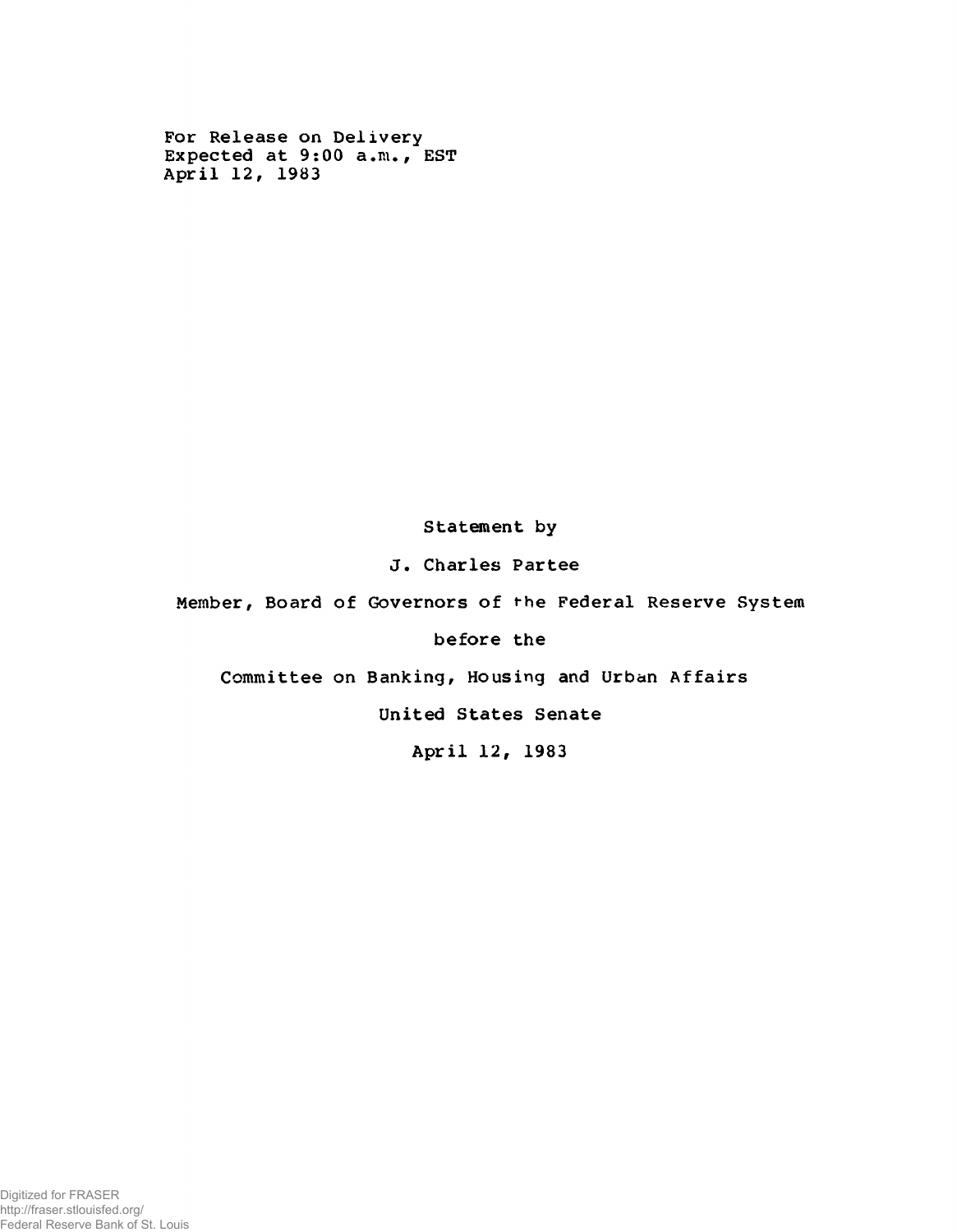I am pleased to appear before this Committee on behalf of the Federal Reserve to discuss a federal preemption of state usury laws governing interest rates on business, agricultural and consumer loans. As you know, a temporary preemption of business and agricultural rate ceilings, which was passed as a provision of the Depository Institutions Deregulation and Monetary Control Act of 1980, expired on April 1 of this year. The preemption had authorized lenders to charge a rate up to 5 percent above the Federal Reserve discount rate on business and agricultural loans of \$1,000 or more in those states with ceilings less than this variable limit. Rate ceilings on consumer loans were not subject to a federal preemption under the Act. Rate ceilings on mortgage credit were preempted permanently except in those states that acted to override the preemption prior to April 1. The bill currently before this Committee recommends a permanent federal preemption of state usury ceilings on business, agricultural, and consumer credit without imposing an alternative federal limit tied to the discount rate or any other interest rate.

The Board has long been concerned about the adverse impact of usury ceilings on the availability of funds in local credit markets. Usury laws that impose unrealistically low limits tend to reduce the supply of credit to local borrowers by encouraging lenders to channel funds into other investments or to geographic areas where they can earn market rates of return. Alternatively, to compensate for the low interest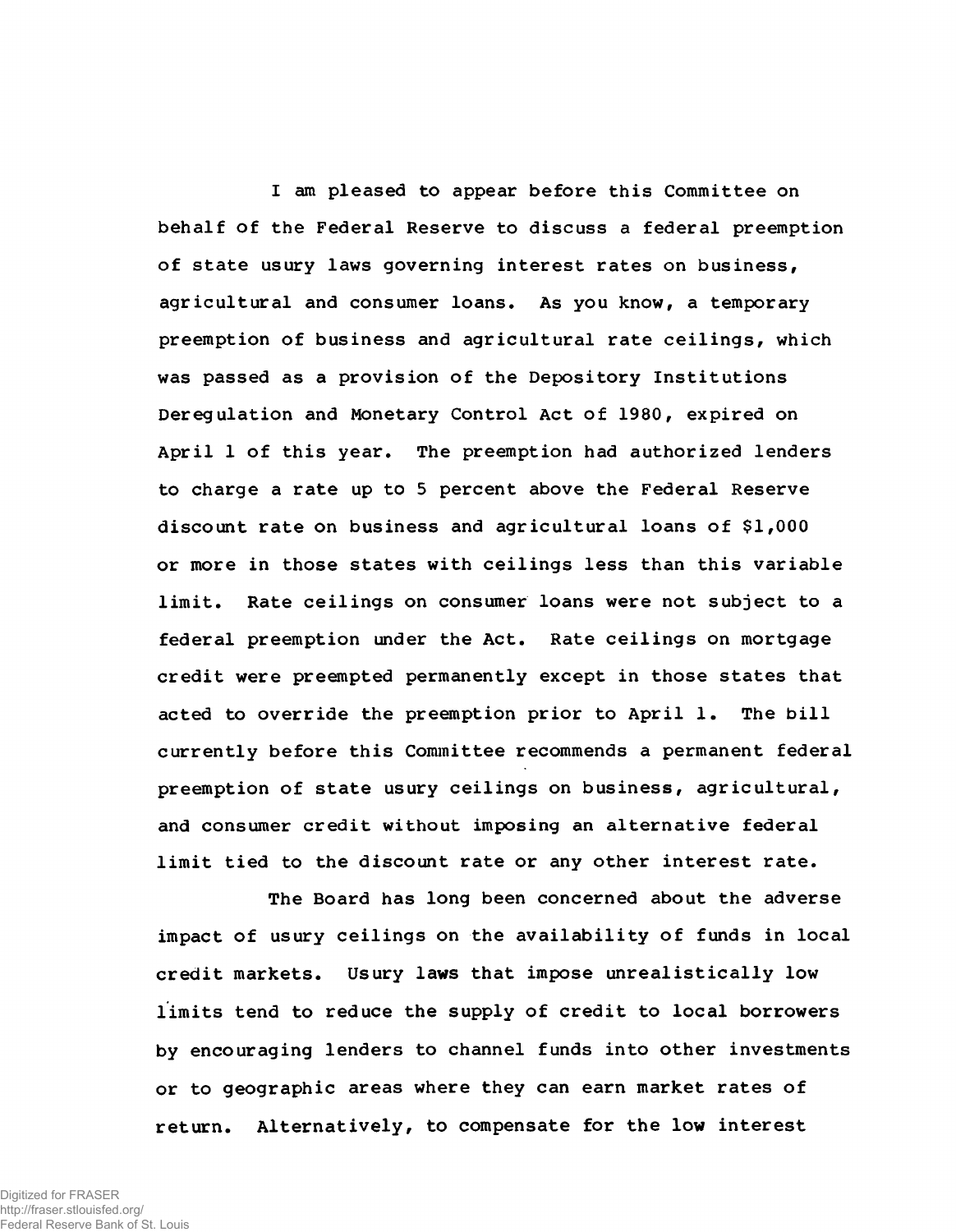rates that are legally permissable, lenders may tighten nonrate lending terms and credit standards, thus in effect rationing available credit in socially undesirable ways. Also, financial institutions can often restructure the types of loans they make without altering the use borrowers make of the funds. For example, rather than offer traditional consumer loans subject to an interest rate limit, lenders may offer junior mortgages which typically are not subject to a usury law, but which nevertheless add to the generalized purchasing power of consumers.

In sum, since money is fungible, it will tend to flow, in one way or another, to the credit markets offering the highest economic rates of return. Given the rapid deregulation of interest rates paid by depository institutions, moreover, the cost of funds to financial institutions in local communities has become increasingly sensitive to national money market developments. This creates an even stronger incentive for these institutions to earn a competitive return on their assets.

Despite the Board's basic opposition to artifical constraints on interest rates, we have had reservations about federal intrusion into an area traditionally regulated by the individual states. In this regard, retention of a provision clearly permitting states to override a federal preemption of their ceilings seems an important minimal protection of state prerogatives. Information collected by Board staff indicates

 $-2-$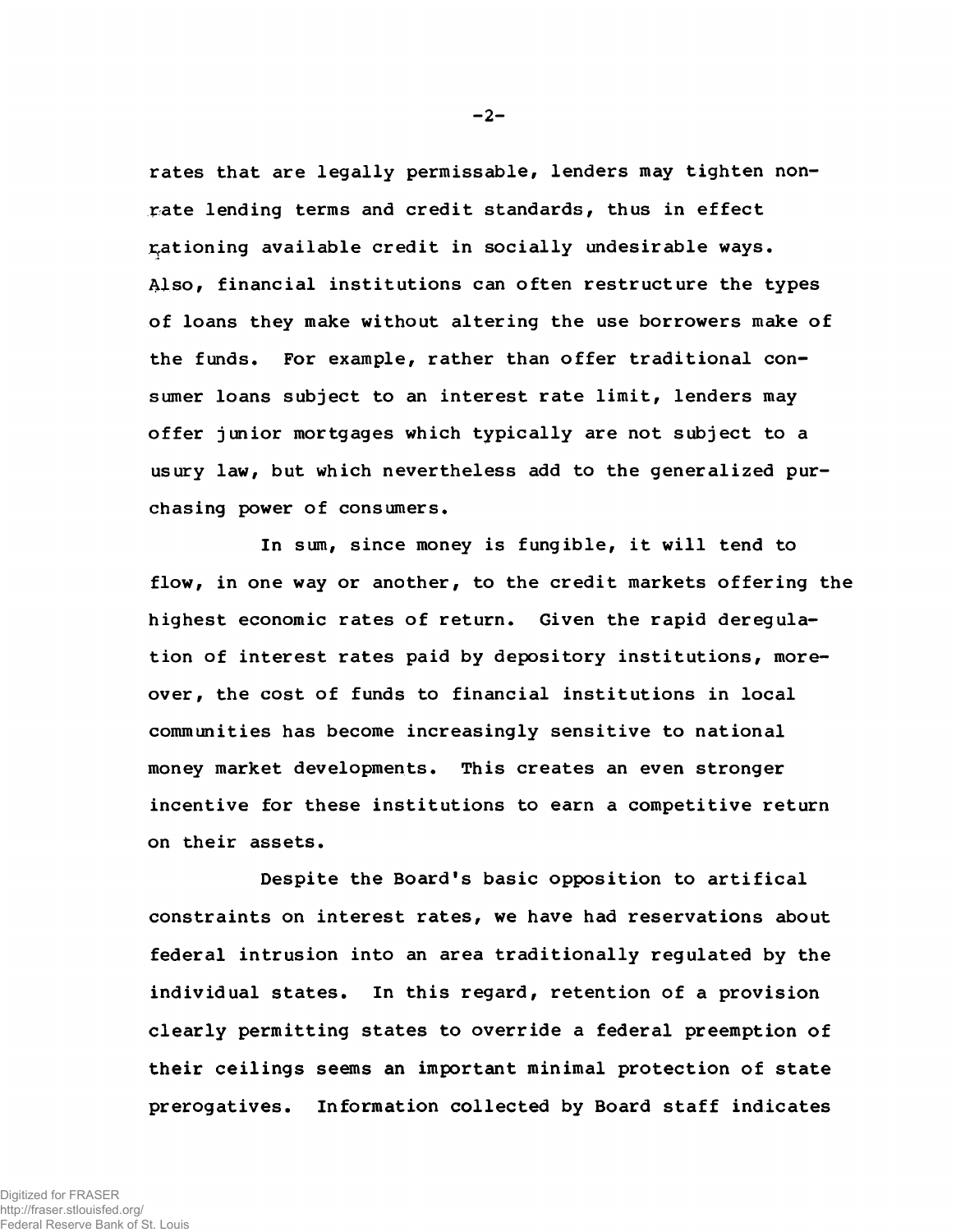that, as of the middle of last year, a dozen states had at least partially overriden the federal law imposed on them by the Depository Institutions Deregulation and Monetary Control Act of 1980. Among these twelve states, however, usury ceilings on business and agricultural loans either were unspecified or fixed at levels where they had no effect on credit flows.

Those states that were most restricted by usury ceilings generally did not act to override the preemption. In fact, many states have moved to relax their regulation of interest rates following the passage of the Deregulation Act. Those states that have not relaxed or were slow to relax their usury ceilings, particularly ceilings on consumer loans, frequently have suffered certain costs, as financial institutions increasingly have shifted some lending operations to other states that have no usury constraints.

The Board believes that interest rates are best determined in markets unconstrained by arbitrary rate ceilings of any kind. In the past, we have considered a variable rate ceiling as a preferable alternative to fixed-rate state usury ceilings. However, the Board has viewed the use of the Federal Reserve discount rate as an index inappropriate for a variable interest rate ceiling at either the federal or state level. Thus, the current bill is to be commended for not tying a federal variable ceiling to the discount rate.

To summarize, the Board continues to believe that state action rather than federal law should prevail whenever

 $-3-$